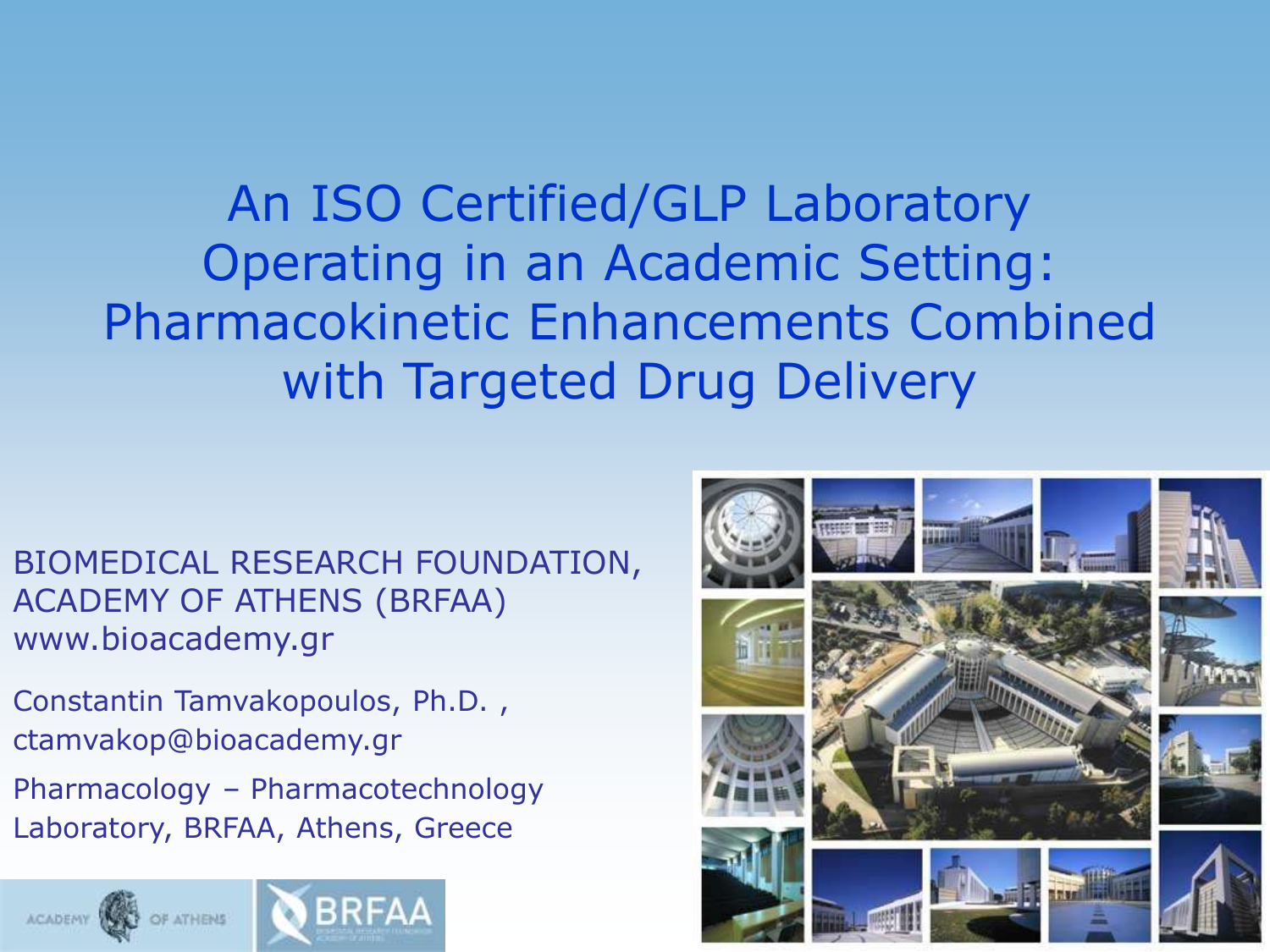# Bioanalytical laboratory supported studies

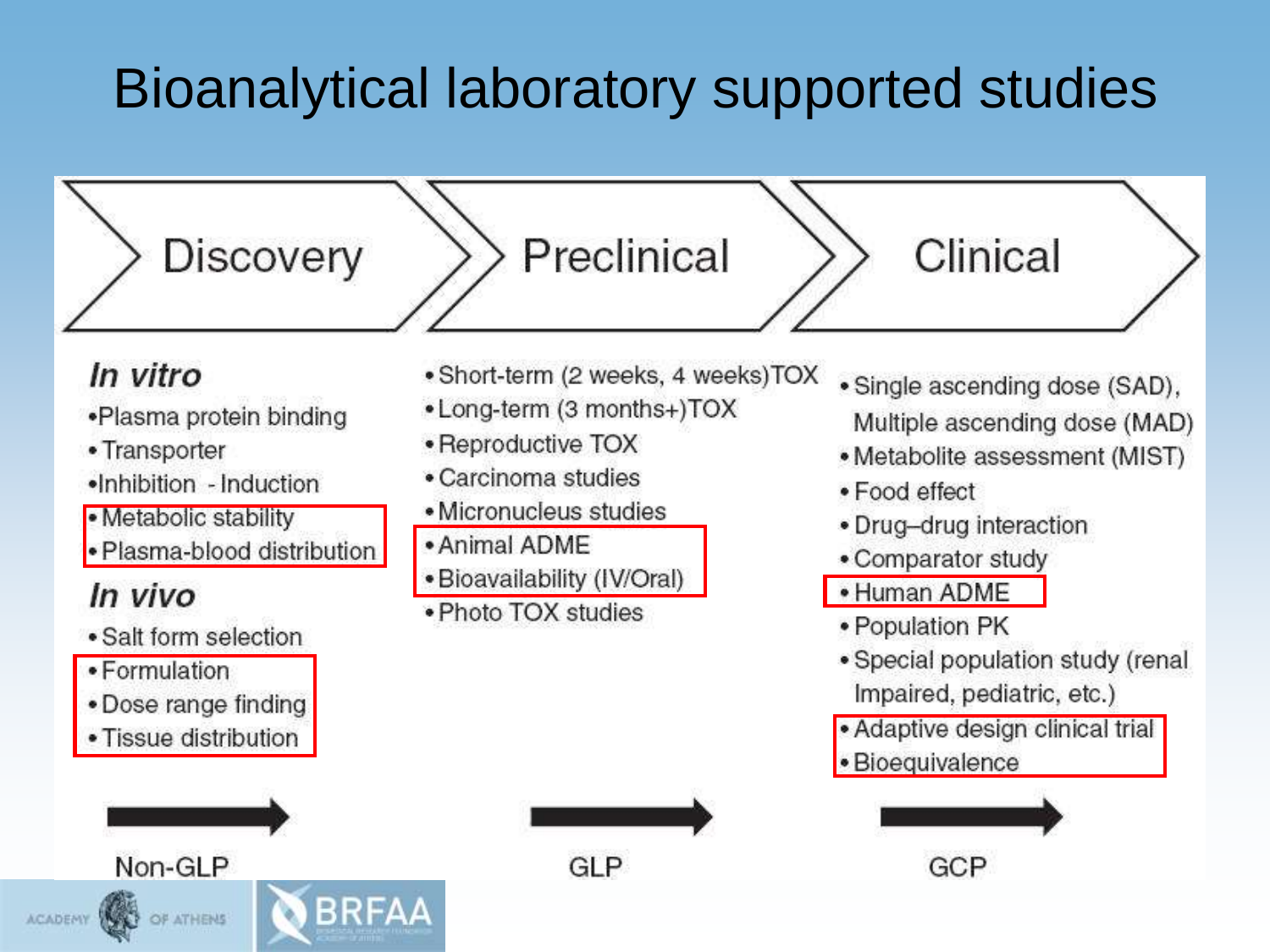## DIVISION OF PHARMACOLOGY - PHARMACOTECHNOLOGY



The laboratory operates according to the Good Laboratory Practice (GLP) standards and has been awarded an ISO/IEC 17025:2005 certificate.

The lab is equipped with Hybrid system of Liquid Chromatography – Mass Spectroscopy of triple quadrupole – Ion trap (LC-MS/MS), and all the other equipment that are required to perform bioanalysis and validation of drugs.

- Qualitative/ Quantitative analysis of drugs in biological fluids/tissues
- Pharmacokinetics (PK) of drugs in pre-clinical/clinical stages
- Drug metabolism
- Bioavailability and bioequivalence studies
- Quantitative determination of biomarkers (*e.g.* peptides, proteins) in various matrices (*e.g.* plasma)

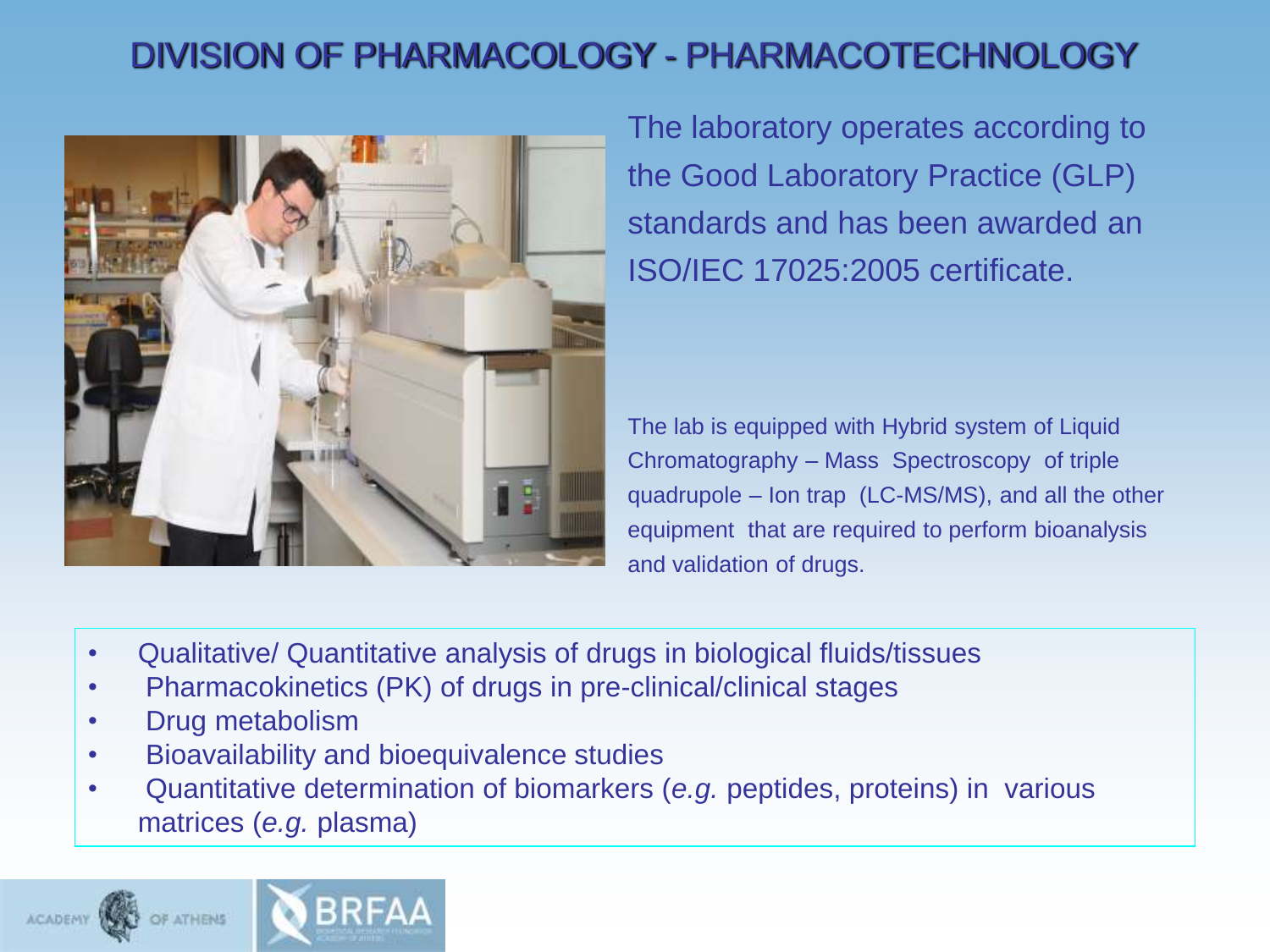## Pharmacokinetics and Drug Metabolism Background

#### **The LADMER system**

(Liberation, Absorption, Distribution, Metabolism, Elimination and Response)

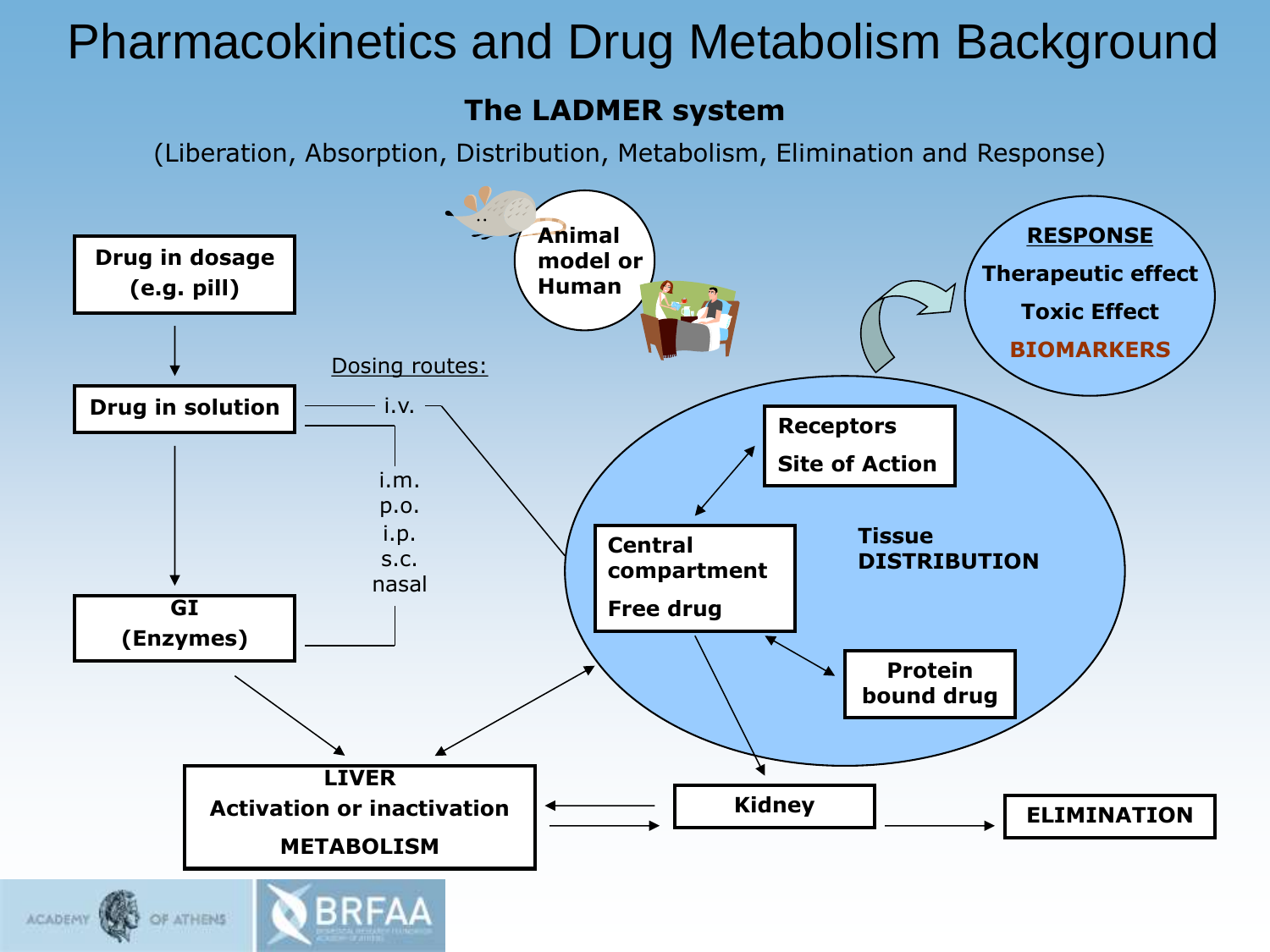

## **Gemcitabine**

- Potent anticancer agent used for the treatment of several solid tumors such as colon, lung, pacreatic cancer
- Transferred into the cell by nucleoside transporters, undergoes phosphorylation and blocks DNA synthesis
- **Main limitation: Rapid metabolic inactivation through deamination and formation of dFdU**
- Improving gemcitabine poor pharmacokinetics has become a field itself



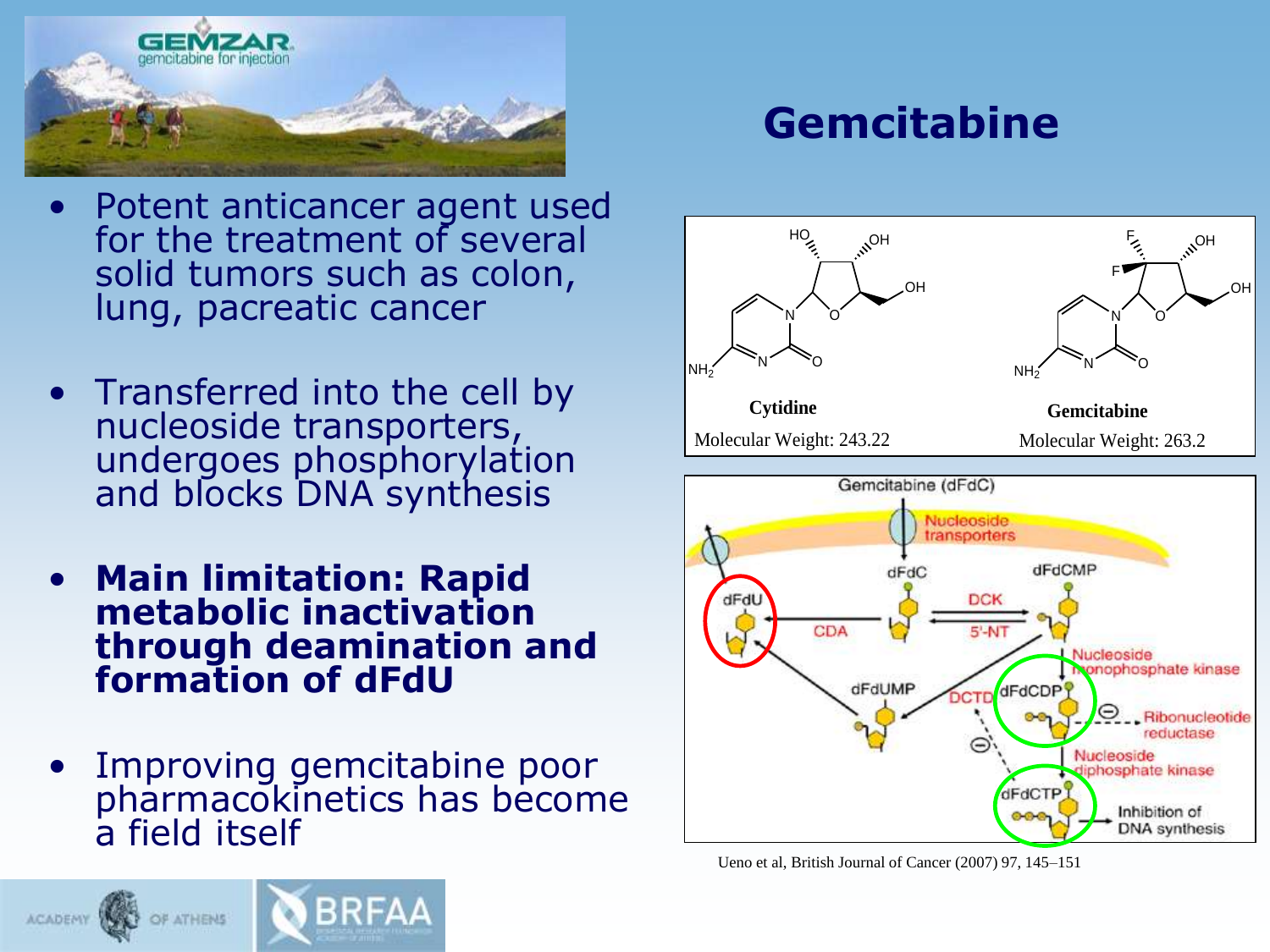# Gemcitabine Pharmacogenomics



Ueno et al, British Journal of Cancer (2007) 97, 145–151

- Several studies suggest that nucleoside transporter expression in tumor tissues may be a good predictive marker of outcome in cancer patients receiving gemcitabine.
- The most common form of gemcitabine induced resistance is the one related to nucleoside transporter deficiency

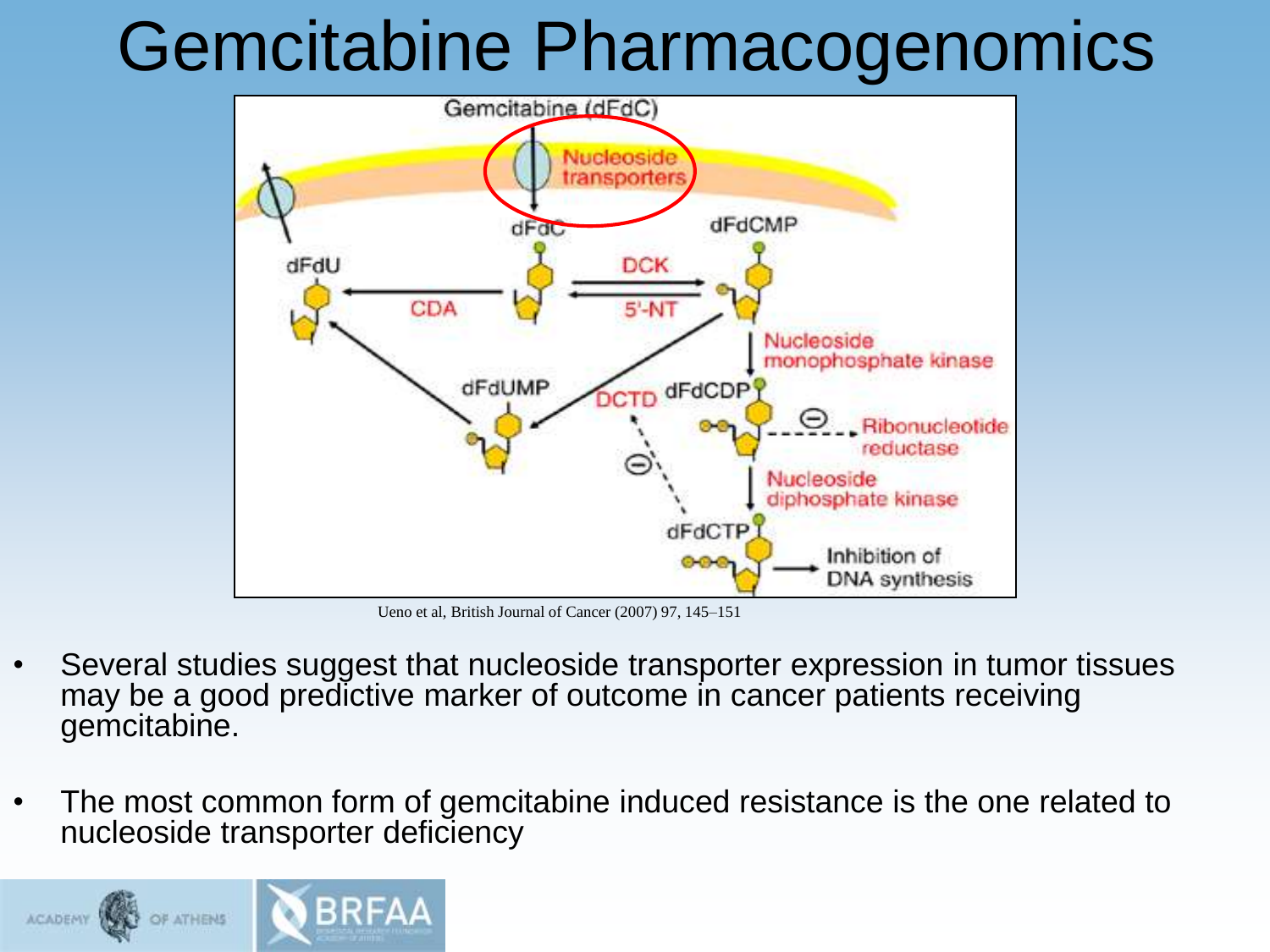# Gemcitabine Pharmacogenomics



Ueno et al, British Journal of Cancer (2007) 97, 145–151

- CDA overexpression in tumor tissues might reduce the antitumor efficacy of this drug
- An *in vitro* study has demonstrated resistance to gemcitabine in cells overexpressing CDA
- Gemcitabine inactivation is the major impediment in its therapeutic use

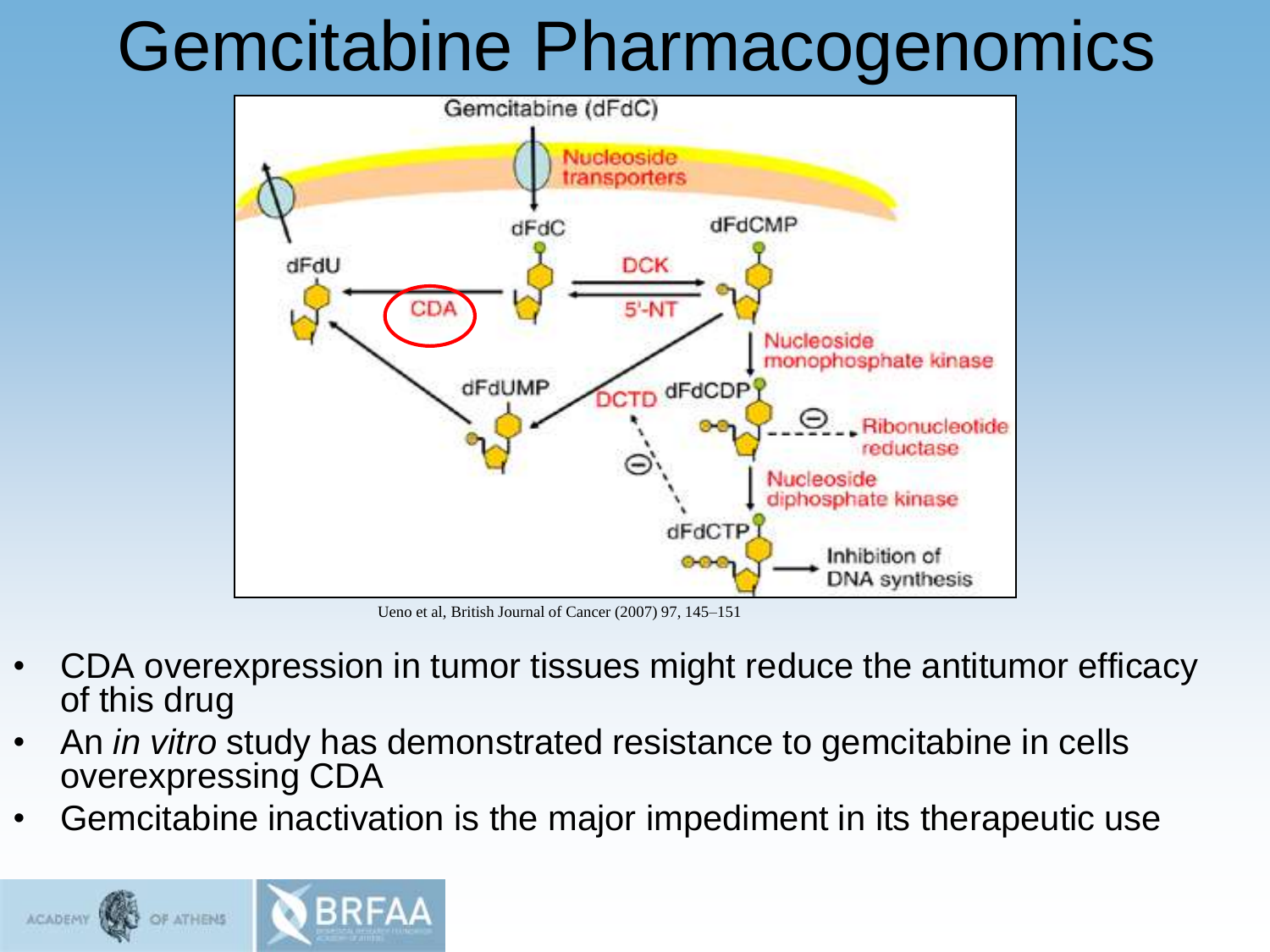# Gemcitabine prodrug development

**Designed gemcitabine prodrugs that would:**

## **1) Reduce gemcitabine's metabolic inactivation**

→ gemcitabine prodrugs can be designed specifically to affect its interaction with cytidine deaminase

## **2) lead gemcitabine specifically to the tumor site**

 $\rightarrow$  through conjugation to a peptide with a strong affinity for a cell surface receptor over-expressed in the tumor cell.

 **3) Provide gemcitabine an alternative entrance route**   $\rightarrow$  through conjugation with a peptide that could enter the cell using an alternative route (e.g. a GPCR)

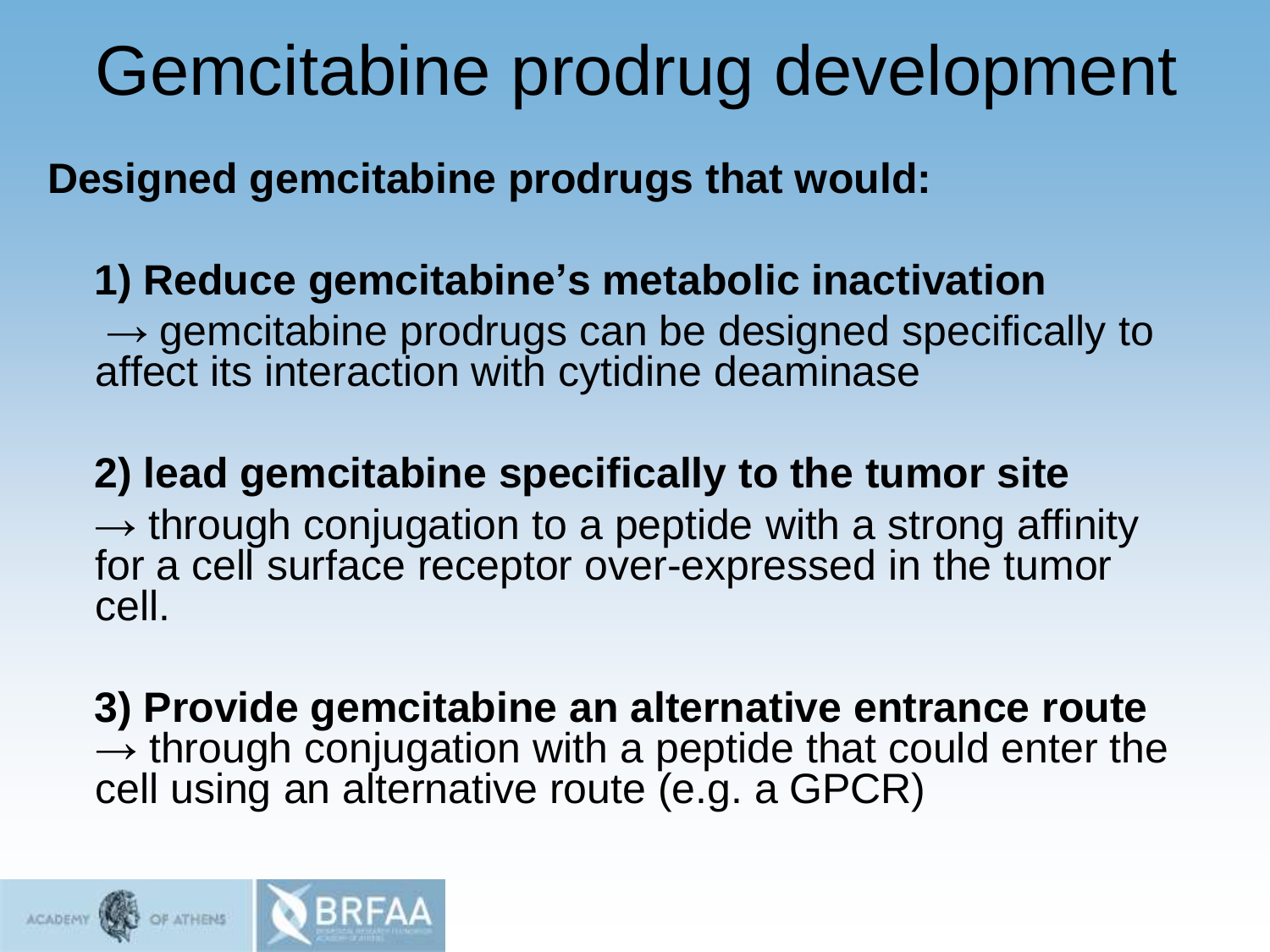**Peptides have taught us a great deal on how to target a receptor – The extrapituitary implication of GnRH in Cancer**

- In advanced prostate cancer, after ADT, androgen receptor **does not depend on stimulation by androgens** (GnRH agonist therapy through the pituitary) leading to **androgen independent** state
- GnRH Receptors are expressed in various cancer cells related to the reproductive system (**Prostate**, Ovarian, Breast)
- GnRH-R gene expression is upregulated in patients with androgen-independent CaP

 $\rightarrow$  Opportunity to treat cancer by targeting the GnRH Receptor beyond the pituitary directly on the tumor

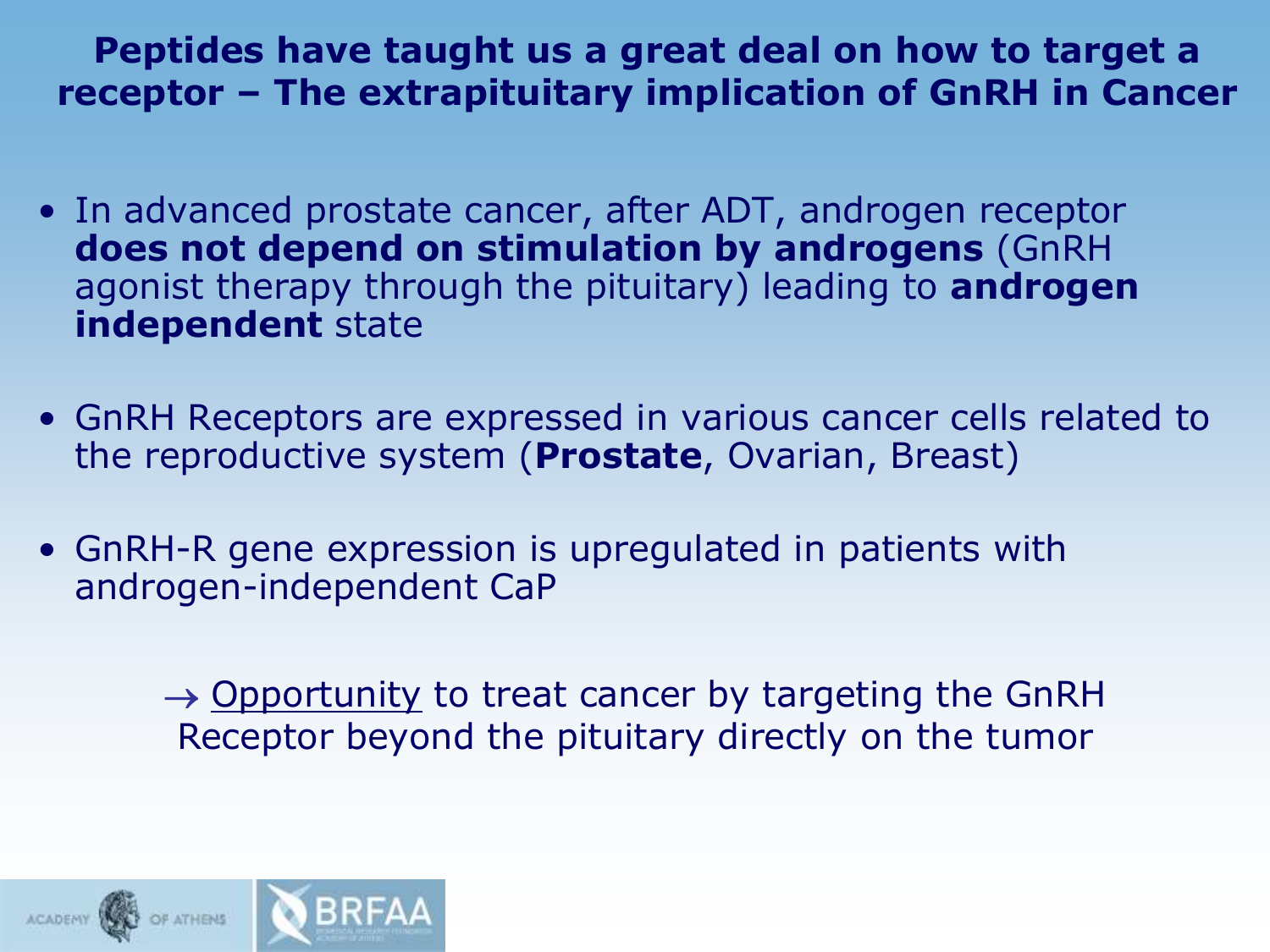## **Tumor cell targeted therapy using GnRH conjugates**

- GnRH conjugate  $=$  GnRH analogue  $+$  linker  $+$  small molecule anticancer drug
- $\triangleright$  GnRH Receptor is a GPCR
- $\rightarrow$  It can internalize into the cell together with its ligand upon activation
- Conjugation  $\rightarrow$  Delivery of active drug selectively in cancer cells





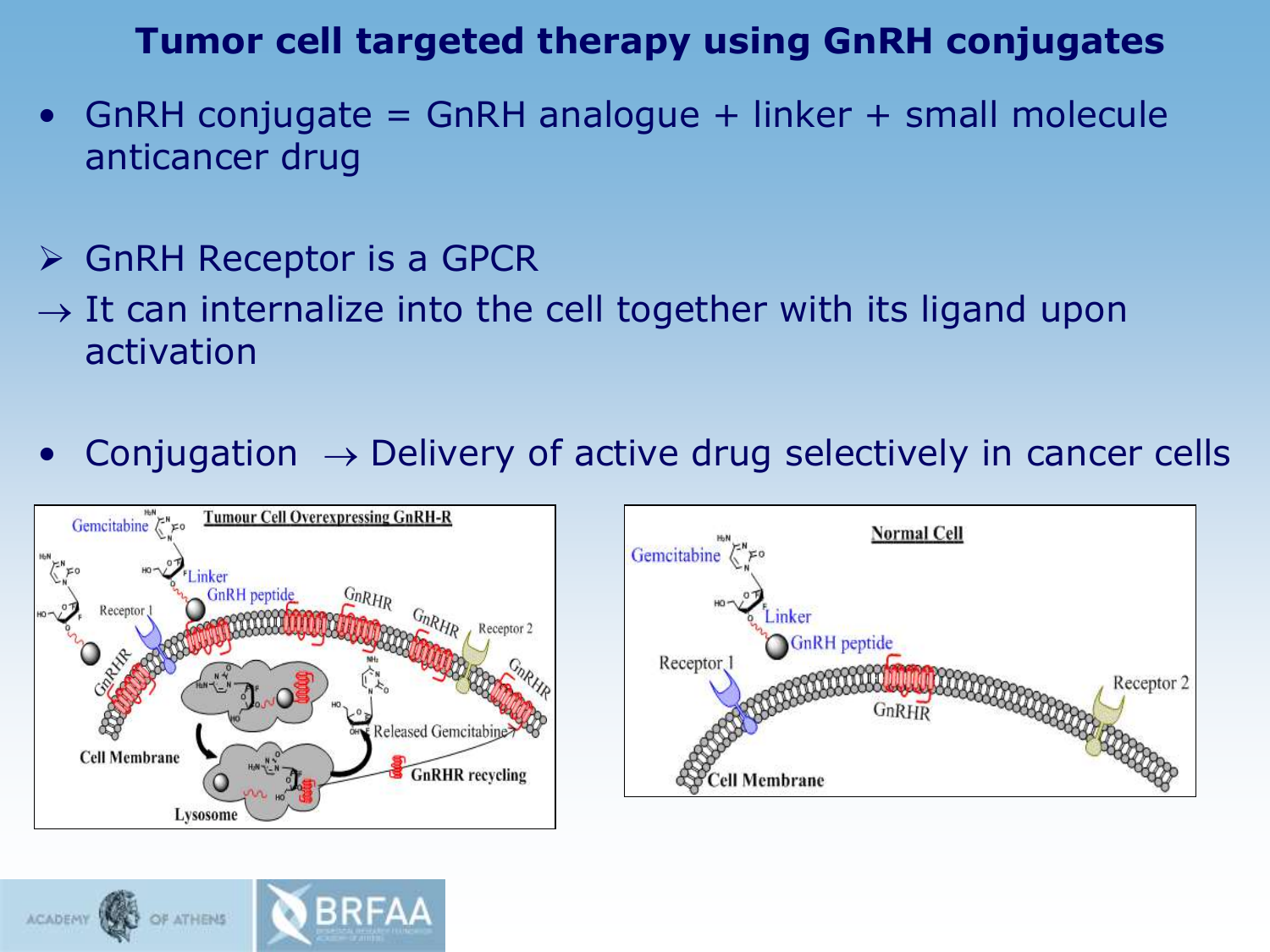## **Targeted therapy using GnRH conjugates Chemotherapeutic peptide conjugates**

• GnRH conjugate = GnRH analogue + linker + small molecule anticancer drug

ACADEMY WALL

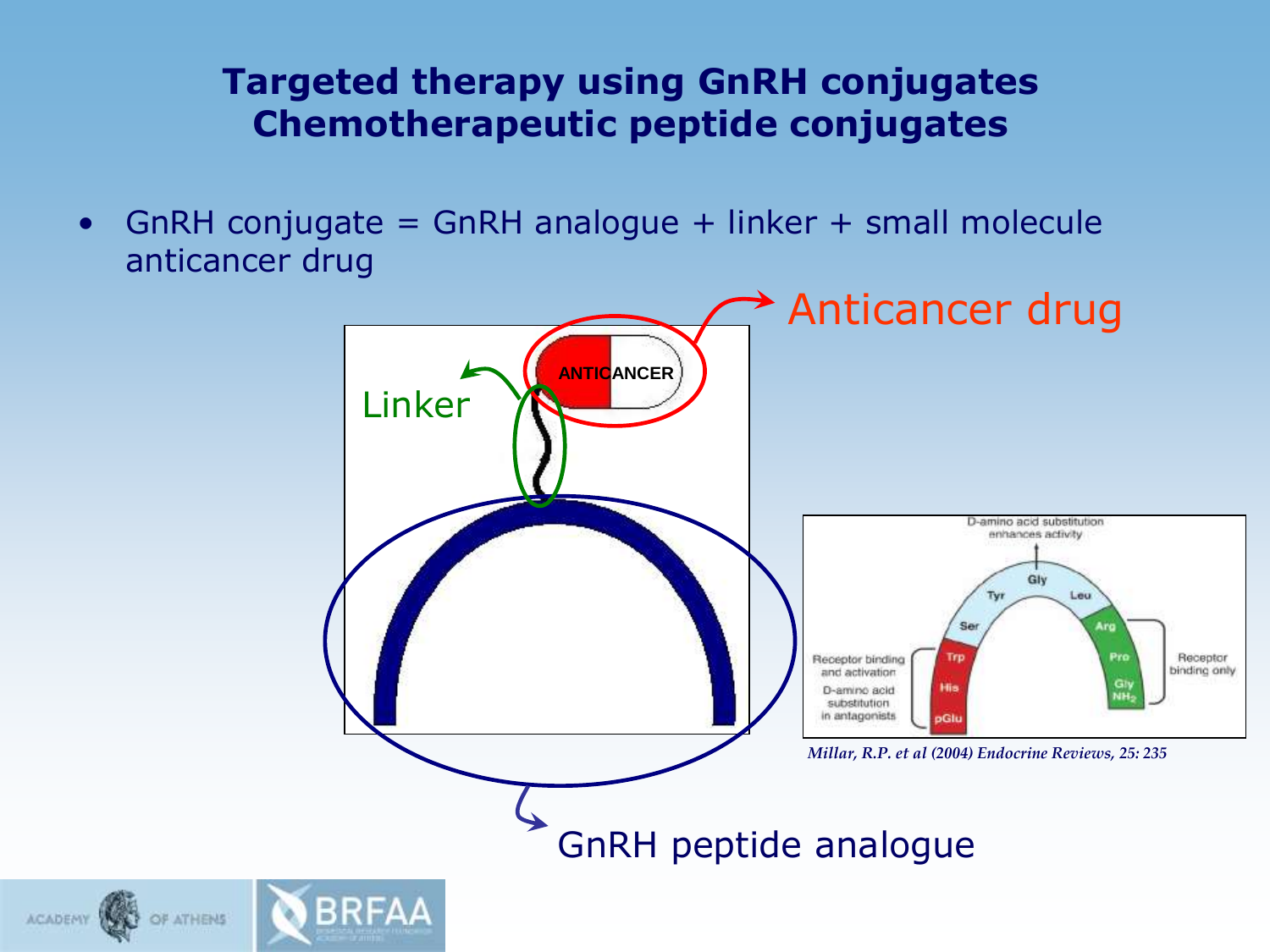## **Evaluation of GnRH-gemcitabine conjugates**

• Several GnRH-gemcitabine analogues have been synthesized and tested so far including different linkers and different conjugation sites

BRFAA



#### **Evaluation in cell cultures**

| $IC_{50}(nM)$   | <b>Gemcitabine</b> | 3 <sub>G</sub> | 3G <sub>2</sub> | <b>GSG</b>    | GSG <sub>2</sub> |
|-----------------|--------------------|----------------|-----------------|---------------|------------------|
| <b>DU145</b>    | $231 \pm 34$       | $1171 \pm 83$  | $663 \pm 273$   | $308 \pm 170$ | $439 \pm 217$    |
| PC <sub>3</sub> | $585 \pm 68$       | $1161 \pm 130$ | $729 \pm 193$   | $670 \pm 352$ | $786 \pm 125$    |

#### **GnRH-R binding assay**

OF ATHENS

ACADEMY W

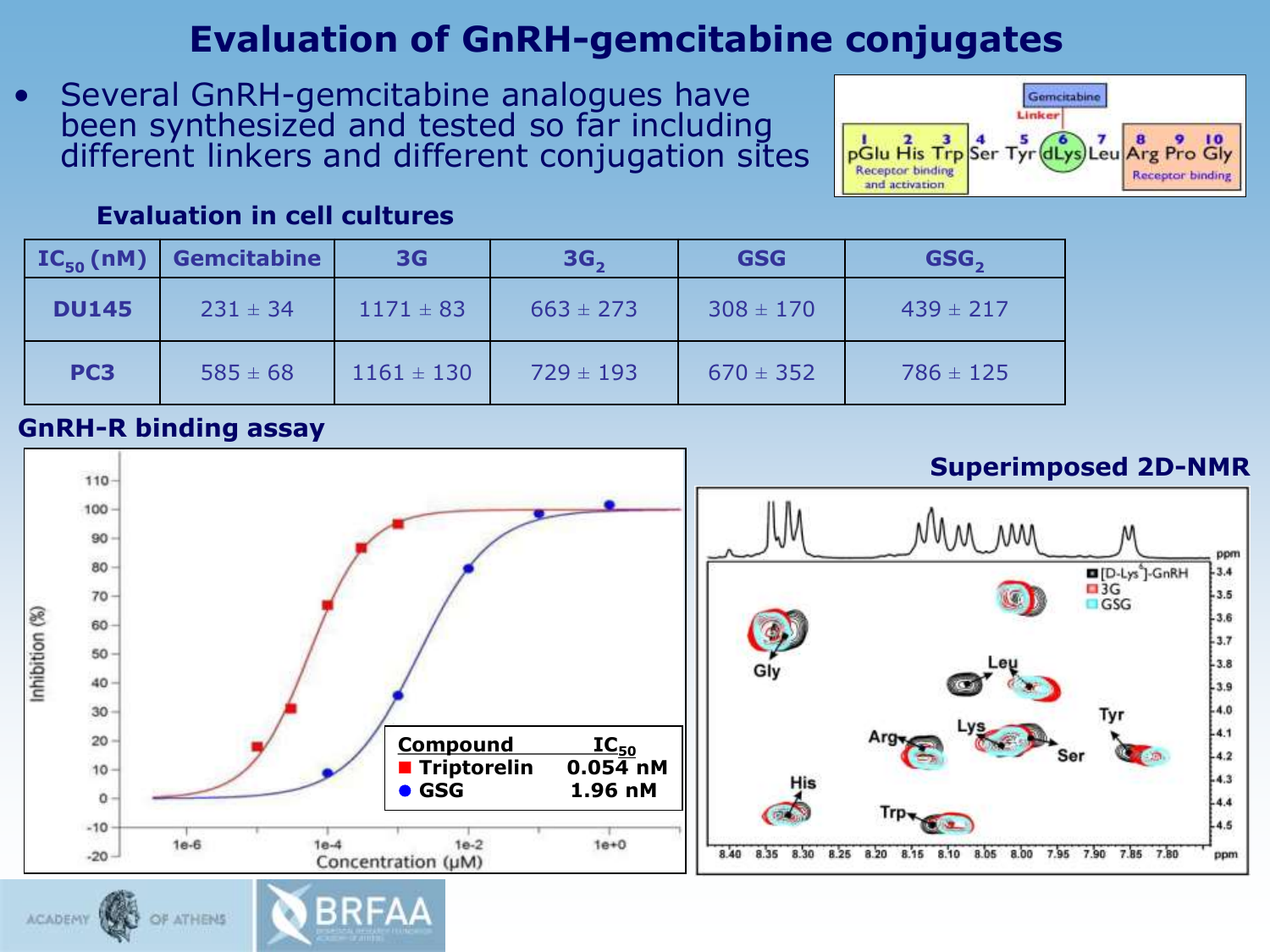## **Measuring intracellular levels of gemcitabine, dFdU**





**Incubated 10μΜ of Gemcitabine and Gemcitabine-GnRH conjugate in DU145 cells for 1,4,8 hr**

- **gemcitabine degrades rapidly forming dFdU**
- **GSG slowly forms gemcitabine**
- **incubation with gemcitabine leads to higher dFdU levels in comparison to dFdU formed from GSG suggesting a "protective" effect of GSG on gemcitabine's rapid metabolic inactivation**

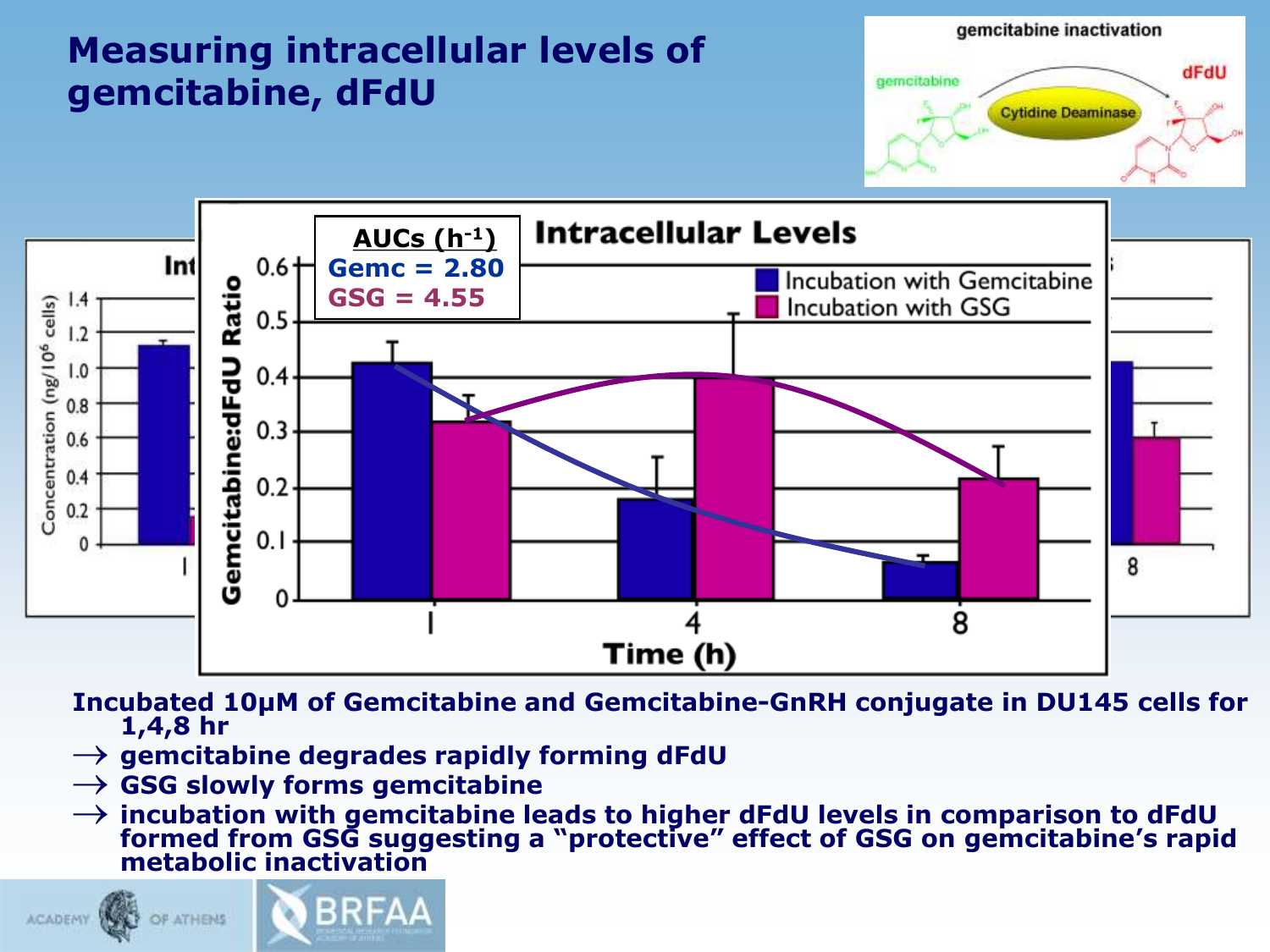### **PK studies of GSG vs gemcitabine in mice**



**→ gemcitabine levels**

 **AUCs (μg x min/mL)** Gem = 28374 **GSG = 37412**

## **→ dFdU (=inactive met.) levels**

**AUCs (Area Counts/min)** Gem =  $4.53 \times 10^6$ **GSG = 1.79 x10<sup>6</sup>**

## **- GSG → High gemcitabine AND low dFdU levels**

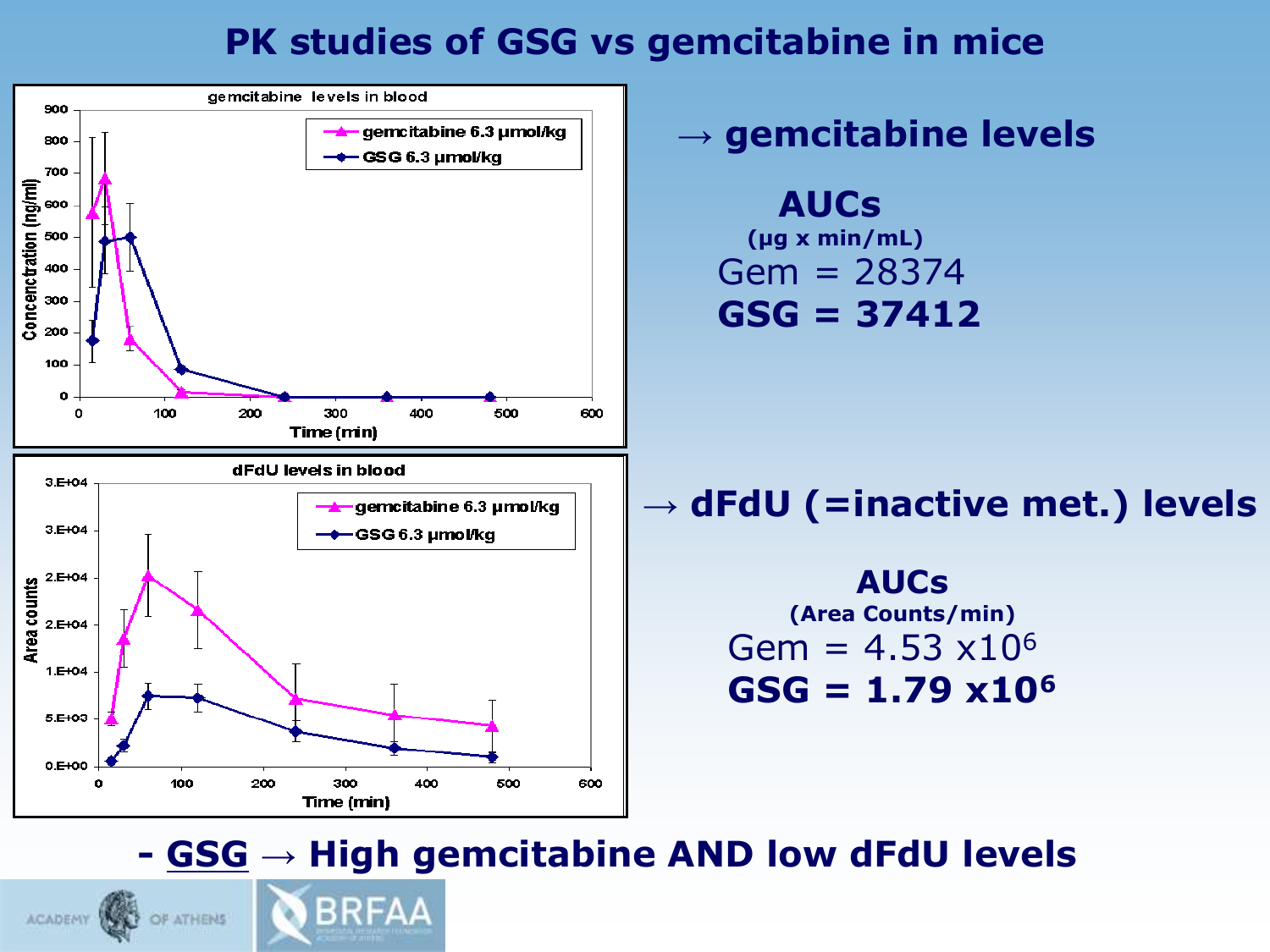## **PK studies of GnRH- gemcitabine conjugates in mice**



**→ gemcitabine levels**

 **AUCs (μg x min/mL)** Gem = 28374  $3G2 = 13864$ **GSG = 37412**

**→ dFdU (=inactive met.) levels**

**AUCs (Area Counts/min)** Gem =  $4.53 \times 10^6$  $3G2 = 2.76 \times 10^6$ **GSG = 1.79 x10<sup>6</sup>**

**- GSG → High gemcitabine AND low dFdU levels**

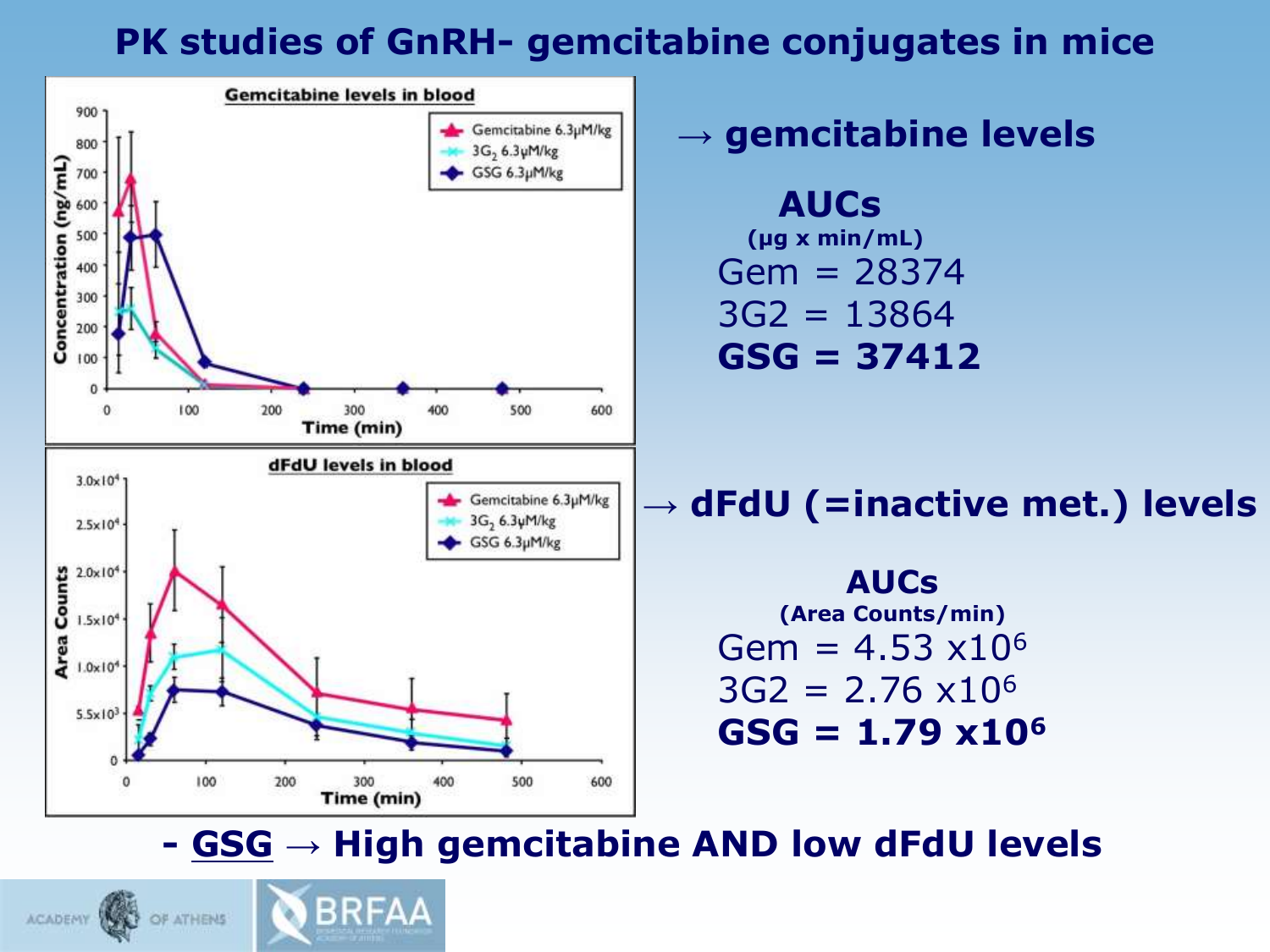### **Efficacy of GSG in DU145 xenografted mice**



- DU145 cells were subcutaneously injected in NOD-SCID mice
- Treatment started when tumors were  $\sim$ 250 mm<sup>3</sup>

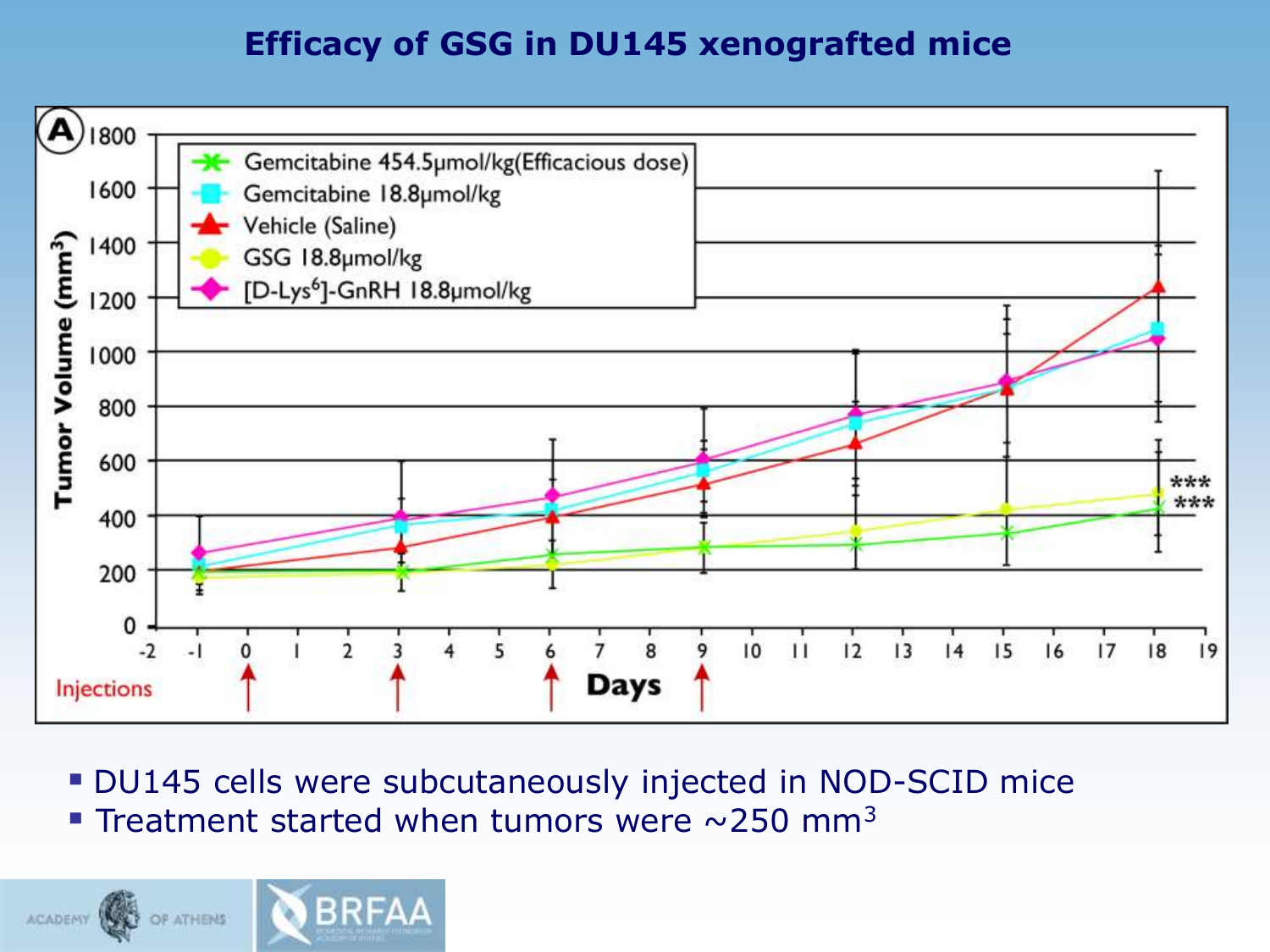## **Summary – Future Experiments and Plans**

- Novel GnRH-gemcitabine conjugates were synthesized and evaluated against prostate cancer models
- The lead compound, GSG, shows a potent anticancer effect that appears to be associated with a dual mode of action:
	- 1) improved efficacy due to reduced metabolic inactivation of gemcitabine
	- 2) targeted delivery to cancer cells over-expressing the GnRH-R
	- 3) Can enter the cell through a different route (GnRH-R)



GnRH-Gemcitabine Conjugates for the Treatment of Androgen-Independent Prostate Cancer: Pharmacokinetic Enhancements **Combined with Targeted Drug Delivery** 

Theodoros Karampelas, † Orestis Argyros, † Nisar Sayyad, † Katerina Spyridaki, § Charalampos Pappas, † Kevin Morgan, † George Kolios, † Robert P Millar, † George Liapakis, § Andreas G. Tzakos, † Demosthenes Fokas,<sup>O</sup> and Constantin Tamvakopoulos<sup>\*3</sup>

Karampelas at al, 2014

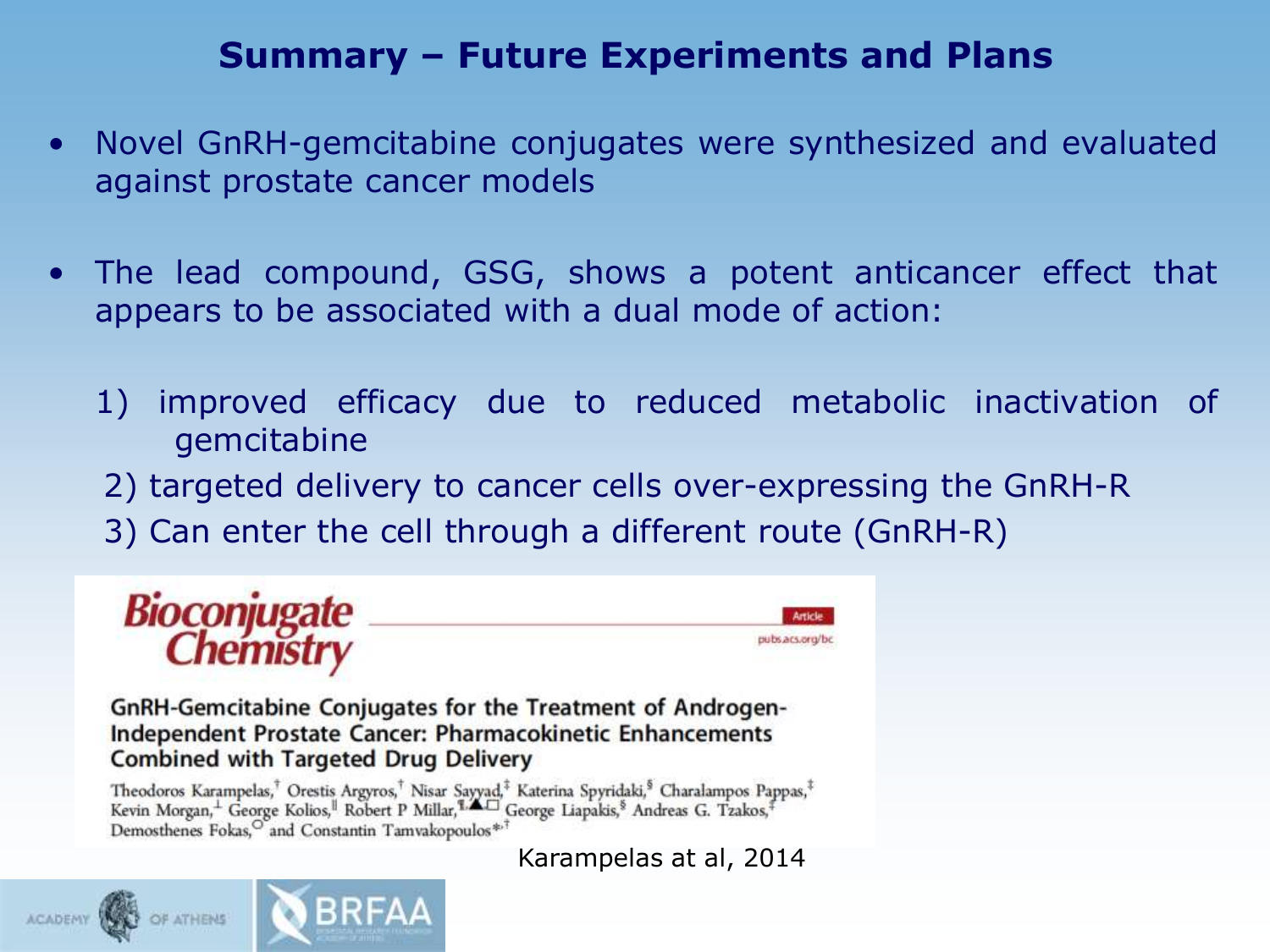## (Current/Past members)

#### -**Theodoros Karampelas MSc** -Katerina Pyrillou MSc -Eva Kouvari MSc -**Dr Orestis Argyros** -Dr Olga Tsigkou -Dr Panagiwta Agrafiotou -Dr Alexandros Siskos -Dr Theodora Katsila -Dr Sophia Hatziieremia

- -Irene Baira MSc
- -Nikolaos Lemonakis Msc
- -Zacharias Sofianos Msc
- -Dr. Kostas Dimas
- -Dr Panayotis Pantazis

University of Ioannina -**Dr Demosthenes Fokas**

- -**Dr Andreas Tzakos**
- -**Dr Nisar Sayyad**

-Dr Theodoros Fotsis -Dr Savvas Christoforidis University of Crete -**Dr Georgios Liapakis** University of Patras

-Dr Theodore Tselios -Dr Ioannis Matsoukas University of Pretoria -Prof Robert Millar University of Hull -Dr Kevin Morgan

Funding Agencies -European Commission-FP7 -GGET, Leventis Foundation -MJ Fox Foundation





## Pharmacology–Pharmacotechnology Acknowledgements









#### BRFAA

- -Prof Argyris Efstratiadis
- -Prof Semie Kapetanaki
- -Prof Dimitrios Thanos
- -Dr Evangelos Andreakos
- -Dr Apostolos Klinakis
- -Dr Nikos Kostomitsopoulos
- -Dr Paschalis Sideras
- -Dr Dimitris Vasilatis
- -Dr Tasos Gaitanis
- -Dr Zoi Kournia
- -Dr Stamatis Pagakis
- -Dr Kostas Syrigos
- -Dr Achilleas Chatzioannou
- -Dr Dimitris Stellas
- -Dr Evi Gkeka
- -Dr Ersi Tsellou
- -Dr Kostas Vougas
- BRSC Fleming
- -Dr Martina Samiotaki
- University of Athens
- -Prof Leandros Skaltsounis -Prof Emanouel Mikros
- -Prof Nikos Papadopoulos University of Thrace -Prof Georgios Kolios Demokritos
- Dr Georgios Kordas